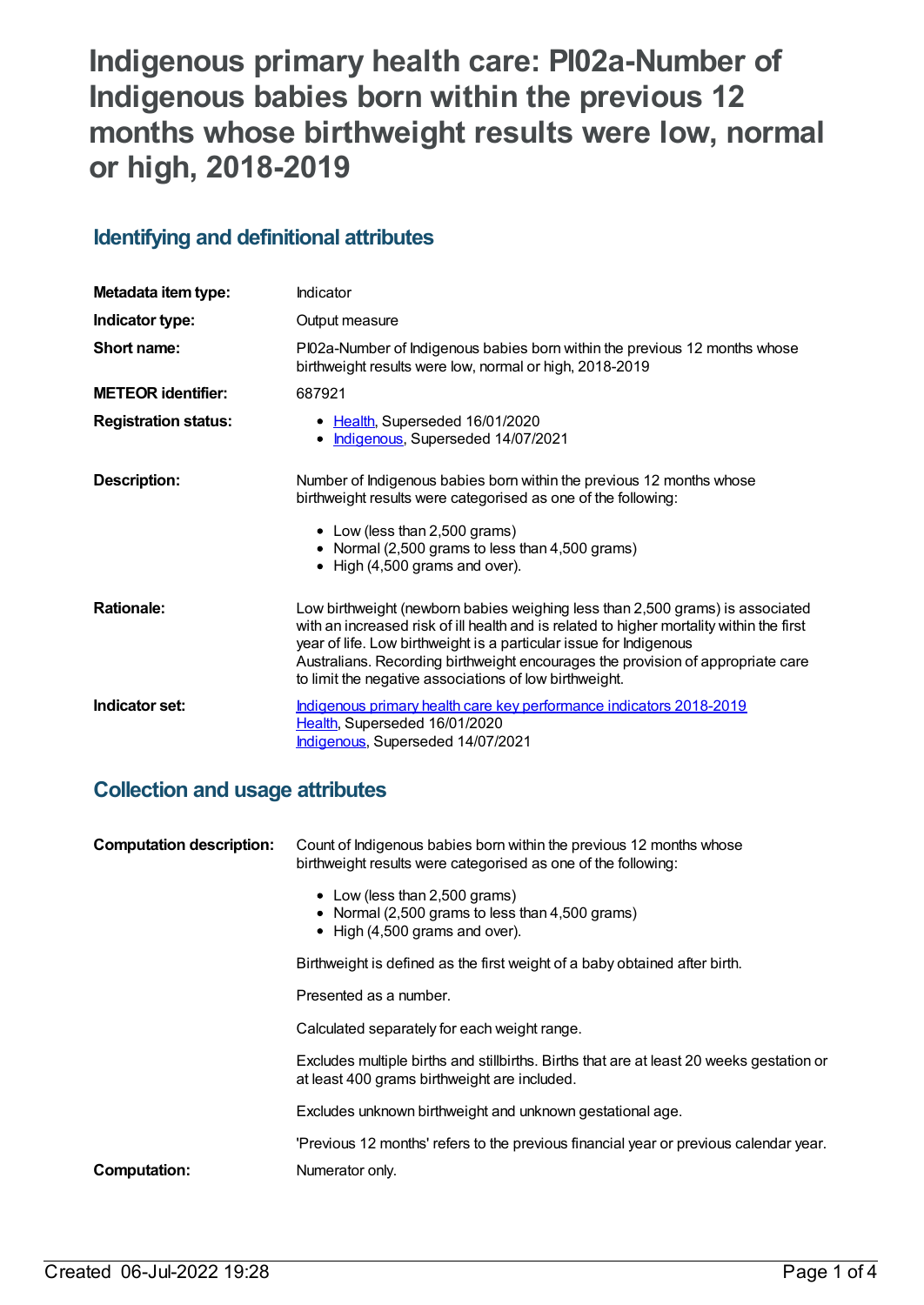**Numerator:** Calculation A: Number of Indigenous babies born within the previous 12 months whose birthweight was recorded at the primary health-care service with a result categorised as low (less than 2,500 grams).

> Calculation B: Number of Indigenous babies born within the previous 12 months whose birthweight was recorded at the primary health-care service with a result categorised as normal (2,500 grams to less than 4,500 grams).

Calculation C: Number of Indigenous babies born within the previous 12 months whose birthweight was recorded at the primary health-care service with a result categorised as high (4,500 grams and over).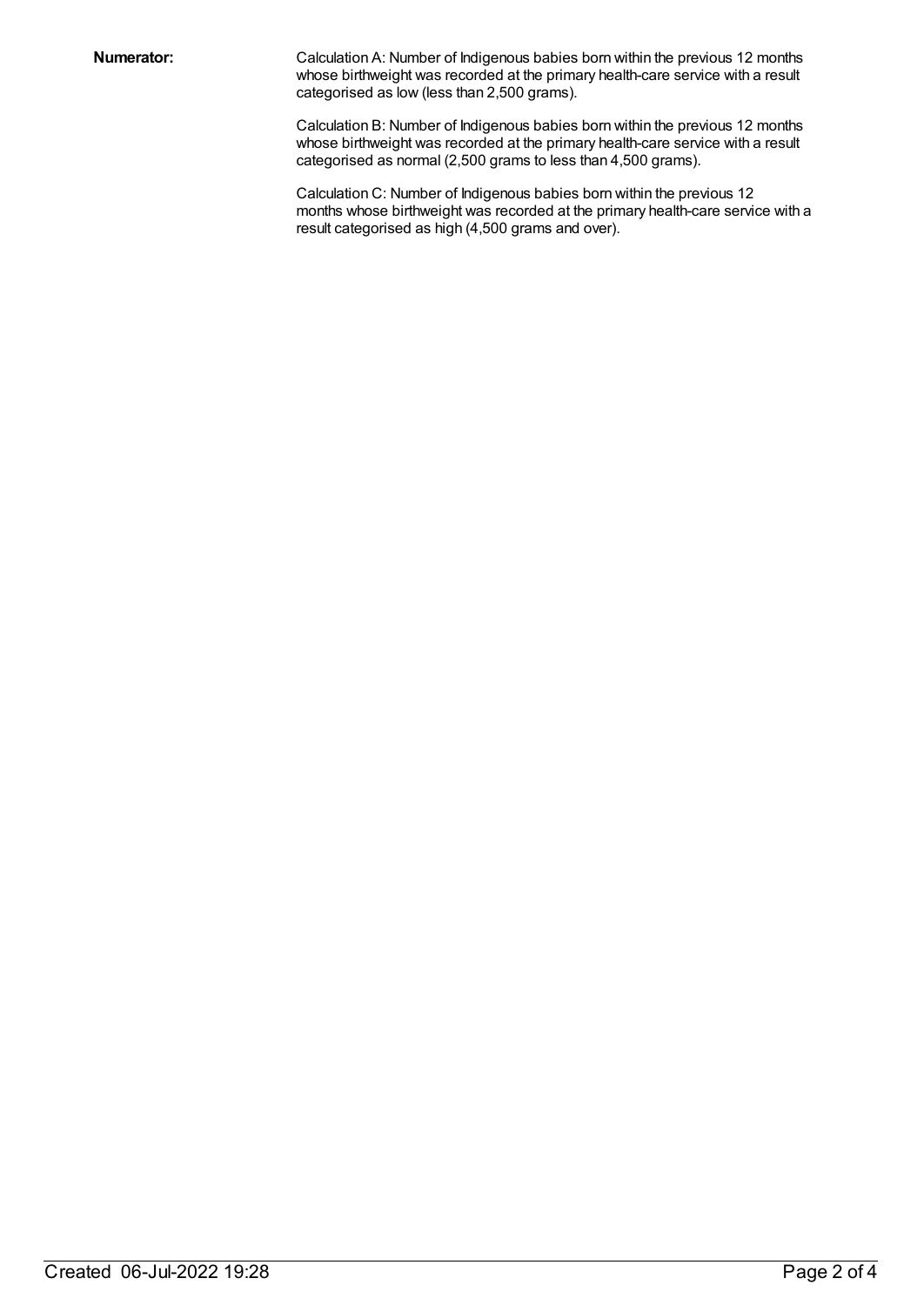[Birth—birth](https://meteor.aihw.gov.au/content/269949) status, code N

**Data Source**

[Indigenous](https://meteor.aihw.gov.au/content/430643) primary health care data collection

**NMDS / DSS**

[Indigenous](https://meteor.aihw.gov.au/content/694101) primary health care NBEDS 2018-19

**Guide for use**

Only live births are included.

## **Data Element / Data Set**

[Birth—birth](https://meteor.aihw.gov.au/content/459938) weight, code N

**Data Source**

[Indigenous](https://meteor.aihw.gov.au/content/430643) primary health care data collection

**NMDS / DSS**

[Indigenous](https://meteor.aihw.gov.au/content/694101) primary health care NBEDS 2018–19

**Data Element / Data Set**

[Person—Indigenous](https://meteor.aihw.gov.au/content/602543) status, code N

**Data Source**

[Indigenous](https://meteor.aihw.gov.au/content/430643) primary health care data collection

**NMDS / DSS**

[Indigenous](https://meteor.aihw.gov.au/content/694101) primary health care NBEDS 2018-19

#### **Guide for use**

The baby is considered Indigenous if one or both parents identify as Indigenous.

### **Data Element / Data Set**

Birth [event—birth](https://meteor.aihw.gov.au/content/668881) plurality, code N

#### **Data Source**

[Indigenous](https://meteor.aihw.gov.au/content/430643) primary health care data collection

**NMDS / DSS**

[Indigenous](https://meteor.aihw.gov.au/content/694101) primary health care NBEDS 2018-19

#### **Guide for use**

Only singleton births are included.

## **Representational attributes**

| <b>Representation class:</b> | Count   |
|------------------------------|---------|
| Data type:                   | Real    |
| Unit of measure:             | Person  |
| Format:                      | N[N(6)] |